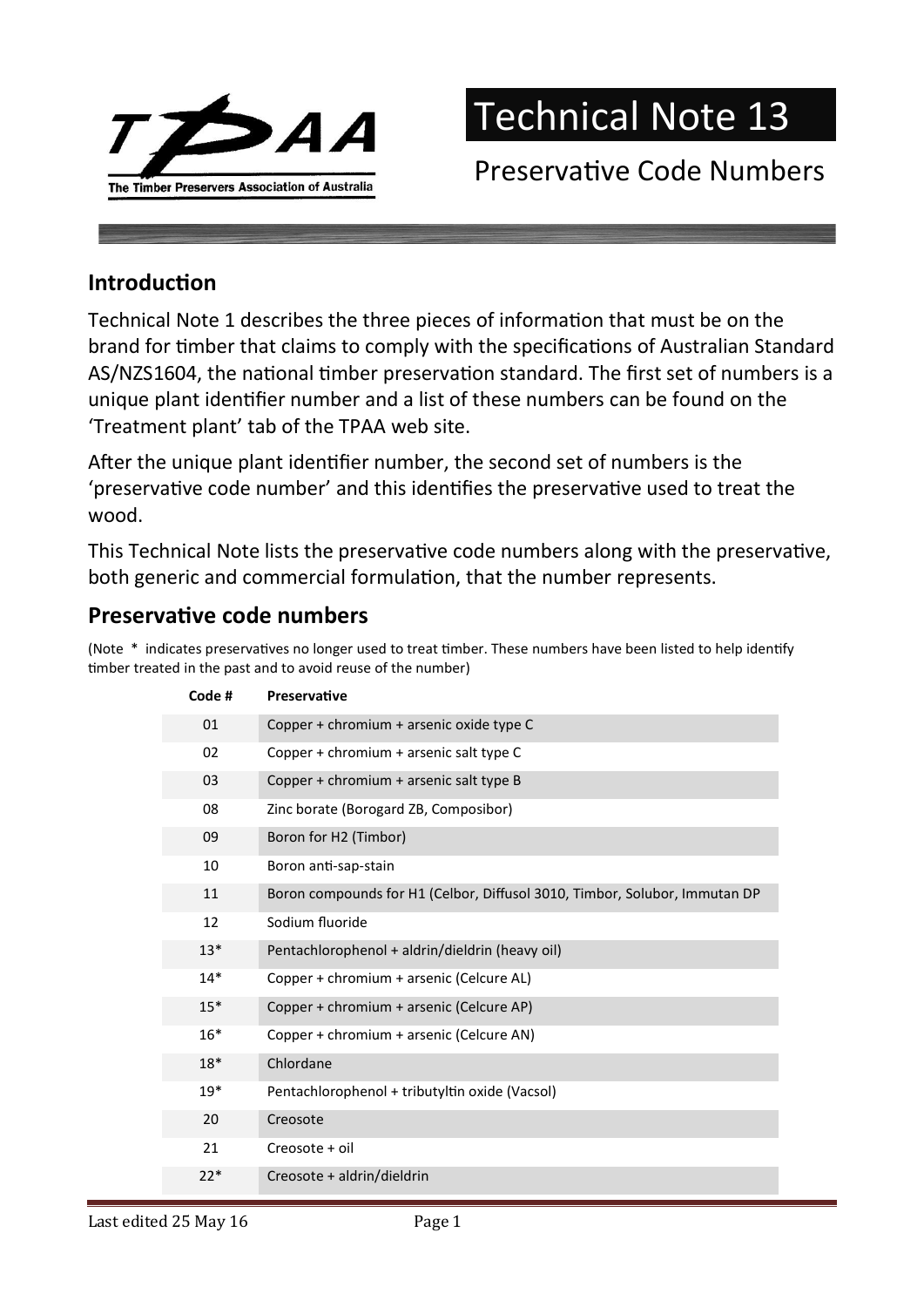| 23    | Creosote + oil + aldrin/dieldrin                                                                    |
|-------|-----------------------------------------------------------------------------------------------------|
| 24    | Copper naphthenate                                                                                  |
| 25    | Copper naphthenate + tributyltin oxide                                                              |
| $26*$ | Copper naphthenate + dieldrin (Protim 70 WR)                                                        |
| $27*$ | Pentachlorophenol + tributyltin oxide + dieldrin (Protim 80WR)                                      |
| 28*   | Dieldrin (Protim LCWR)                                                                              |
| $29*$ | Pentachlorophenol +permethrin (Protim TCWR)                                                         |
| $30*$ | Copper + pentachlorophenol (Permanize A)                                                            |
| 31    | Copper + chromium + arsenic (Tanalith C)                                                            |
| 32    | Copper + chromium + arsenic (Tanalith CP)                                                           |
| 33    | Copper + chromium + arsenic (Tanalith CA)                                                           |
| 34    | Copper + chromium + arsenic (Tanalith NCA)                                                          |
| $35*$ | Boron + fluorine + chromium + arsenic (Formula 7)                                                   |
| $36*$ | Copper + chromium + arsenic + phosphate (Tanalith AG)                                               |
| 37*   | CSIRO 3S                                                                                            |
| $38*$ | Copper + chromium + arsenic (Sarmix 3)                                                              |
| 39    | Zinc napthenate                                                                                     |
| 40    | Copper + chromium + arsenic type C (Koppers CCA)                                                    |
| 41    | Tributyltin oxide (Protim 95)                                                                       |
| 42    | Xyligen 25F (K-HDO)                                                                                 |
| 43    | Copper + chromium + arsenic type C(BTB, Chemicca, Impretect C)                                      |
| 44    | Tributyltin oxide + dieldrin + red dye (Protim R (RTP))                                             |
| 45    | Pigment emulsified creosote (PEC)                                                                   |
| 46*   | Copper + chromium + arsenic (Celcure C)                                                             |
| $47*$ | Copper + chromium + arsenic (Victree permacure)                                                     |
| 48    | Tributyltin oxide (Tinsol)                                                                          |
| 49    | Copper Naphthenate (Cusol)                                                                          |
| $50*$ | Arsenic + pentachlorophenol (Immutan F)                                                             |
| 51    | Copper + chromium + arsenic (Timpac)                                                                |
| 52    | Pigment emulsified creosote + Aldrin/dieldrin                                                       |
| 53    | Copper + chromium + arsenic salt type C + pigment emulsified creosote                               |
| 54    | Copper + chromium + arsenic oxide type $C +$ pigment emulsified creosote                            |
| 55    | Copper + chromium + arsenic type B                                                                  |
| $56*$ | Tributyltin oxide + chlordane/Aldrin/dieldrin (Protim 95 WR)                                        |
| 57    | Copper Naphthenate + permethrin (Protim 70 WR(PD), Vacsol green, Timtech<br>CuGuard)                |
| 58    | Copper + tebuconazole (Tanalith E, Wolman CA-B)                                                     |
| 59    | Imidacloprid (Permatek IM 30)                                                                       |
| 60    | Imidacloprid for H2 envelope treatment and H2 outer treatment in plywood<br>and LVL (Permatek IM30) |